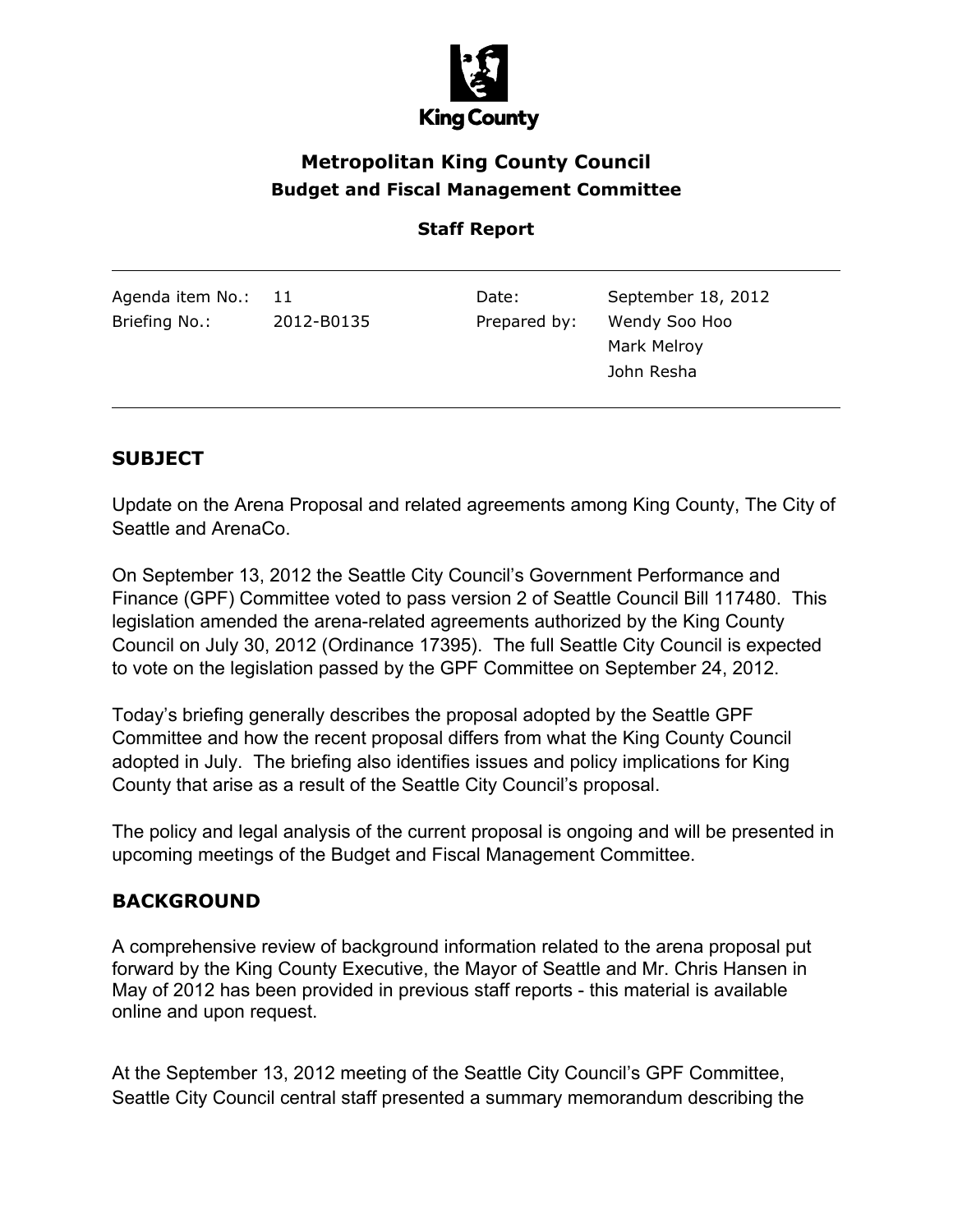revised agreements. This memorandum was prepared by Dan Eder, Rebecca Herzfeld, and Ben Noble and is included as **Attachment #1** to this staff report. Highlights from that report, and from the version of the agreements authorized by the GPF Committee, are listed below. *(Items are presented here in an abbreviated format for discussion purposes - there are many associated details that can be provided upon request or to further discussion on issues of concern to Councilmembers)*

- 1. Additional funding is proposed in order to support a Key Arena Fund (up to \$7M) and a SODO Transportation Infrastructure Fund (\$40M).
- 2. Changes in Public Financing Contribution levels under the 'NBA-only' scenario the maximum amount of public financing is increased to \$145M from \$120M.
- 3. Guarantees by ArenaCo to buy the facility and/or land from the governments under specified conditions at the request of the government. This mechanism, often referred to as a "put" situation, is in effect in 3 separate places in the agreements. Likewise, a "call" mechanism has been added to *allow* ArenaCo the option to purchase the land and facility from the government under certain conditions. A "demolition put" has also been built into the agreements.
- 4. A "personal guaranty'" is included to cover debt-service payments under certain conditions
- 5. Several changes have been made to the financial structure of the agreements including: security reserves and debt service coverage changes; base rent reduction; provisions addressing capitalized debt service amounts; contributions to city-county capital account changes; changes to operating reserves; creation of an intercreditor agreement.
- 6. Changes have been made to the Economic Impacts Analysis report required by the King County Council.
- 7. Changes have been made to requirements for ArenaCo to participate in funding pedestrian-related improvements near the proposed arena.
- 8. The contribution by King County under an 'NBA only' scenario is increased by as much as \$16M
- 9. Changes have been made to King County's indemnification language.

The Seattle City Council used the agreements authorized by the King County Council as their baseline document in their negotiations with Mr. Hansen. As such the changes described above represent modifications to the version of the agreements last seen by the King County Council.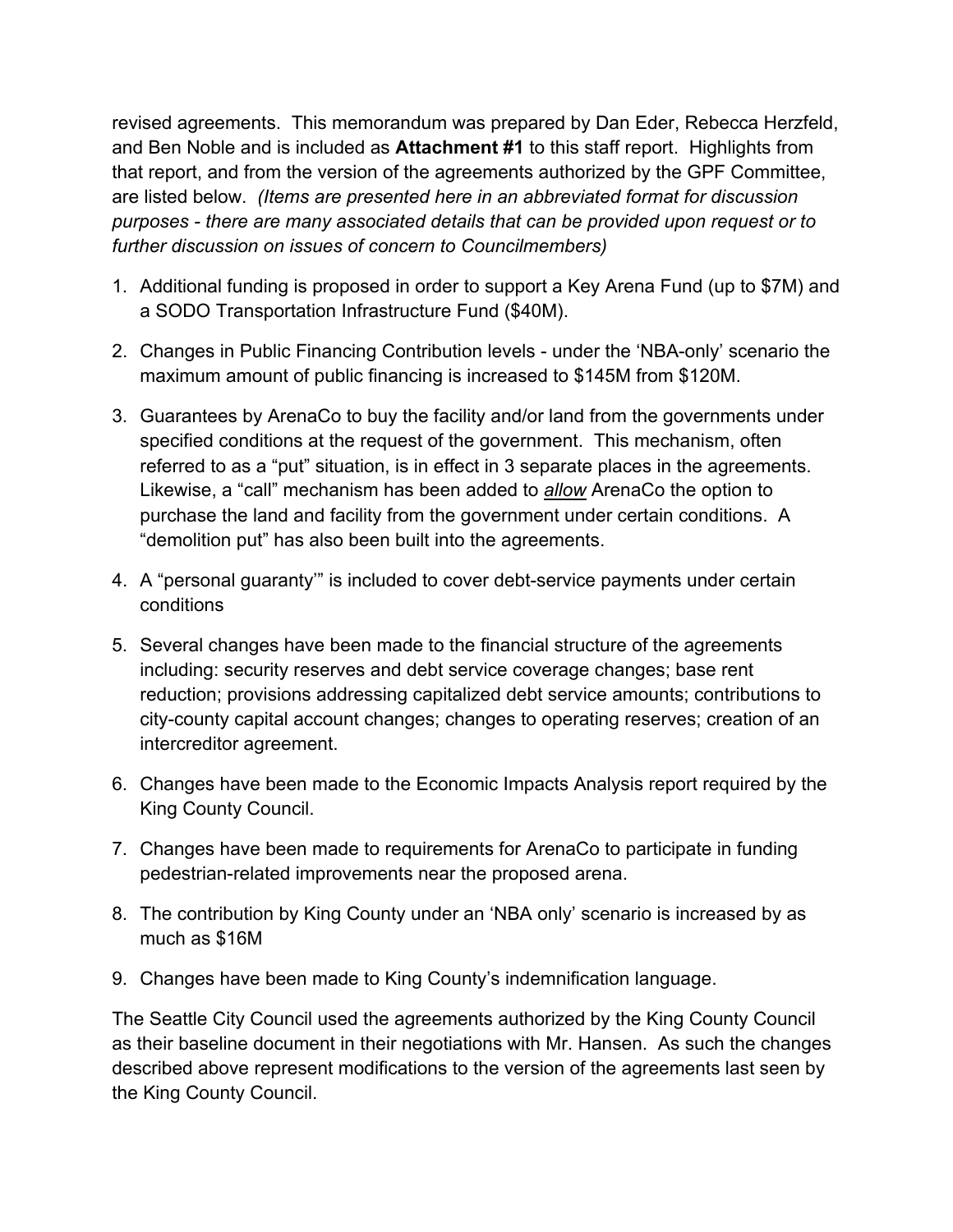One aspect of the Seattle City Council's proposal that received considerable attention related to the project's environmental review. As reported by the Seattle Times on September 10, 2012 "The agreement ... requires a state environmental review and an assessment of alternate sites before final legal documents are signed". It is worth noting that - although the Seattle City Council added specificity to some aspects of the environmental permitting issues - the requirement for completion of a full environmental impact statement and economic analysis including alternatives analysis, as well as completion of comprehensive review under the State Environmental Policy Act (SEPA) before public funding, were among the changes implemented by the King County Council when it approved the agreements in July.

### **ISSUES AND IMPLICATIONS FOR KING COUNTY**

#### *Increased King County Financial contribution*

Likely the most salient issue for the King County Council's consideration related to the agreement changes is the expectation of increased financial contribution from King County under an "NBA-only" arrangement. Under the current agreements King County would be required to provide an increased amount of funding for the project (beyond amounts considered in the County-adopted agreements) between \$0 and \$16M in addition to the up to \$5M contemplated in the agreements passed by the County Council in July. This money would go into the newly envisioned SODO Transportation fund. The exact amount of King County's total increased contribution is dependent upon tax revenues generated by interim play at Key Arena and at the new arena prior to the Second Installment – these figures can only be roughly projected at the current time. There appears to be a conflict in the language describing this new arrangement that could affect the government contribution amounts – *King County Council and Seattle Council staff are investigating this issue and will provide more details at the next meeting.*

#### *SODO Transportation Fund Management*

The revised agreements detail the creation of the SODO Transportation Fund and the general outlines as to how the money will be spent. The fund is intended to support projects outside of "any project-specific transportation infrastructure mitigation required through the permitting and SEPA process for the Project". Additionally, the revised agreements specify that "Further details related to the oversight and governance structure of the SODO Transportation Infrastructure Fund shall be delineated by future City ordinance" [emphasis added].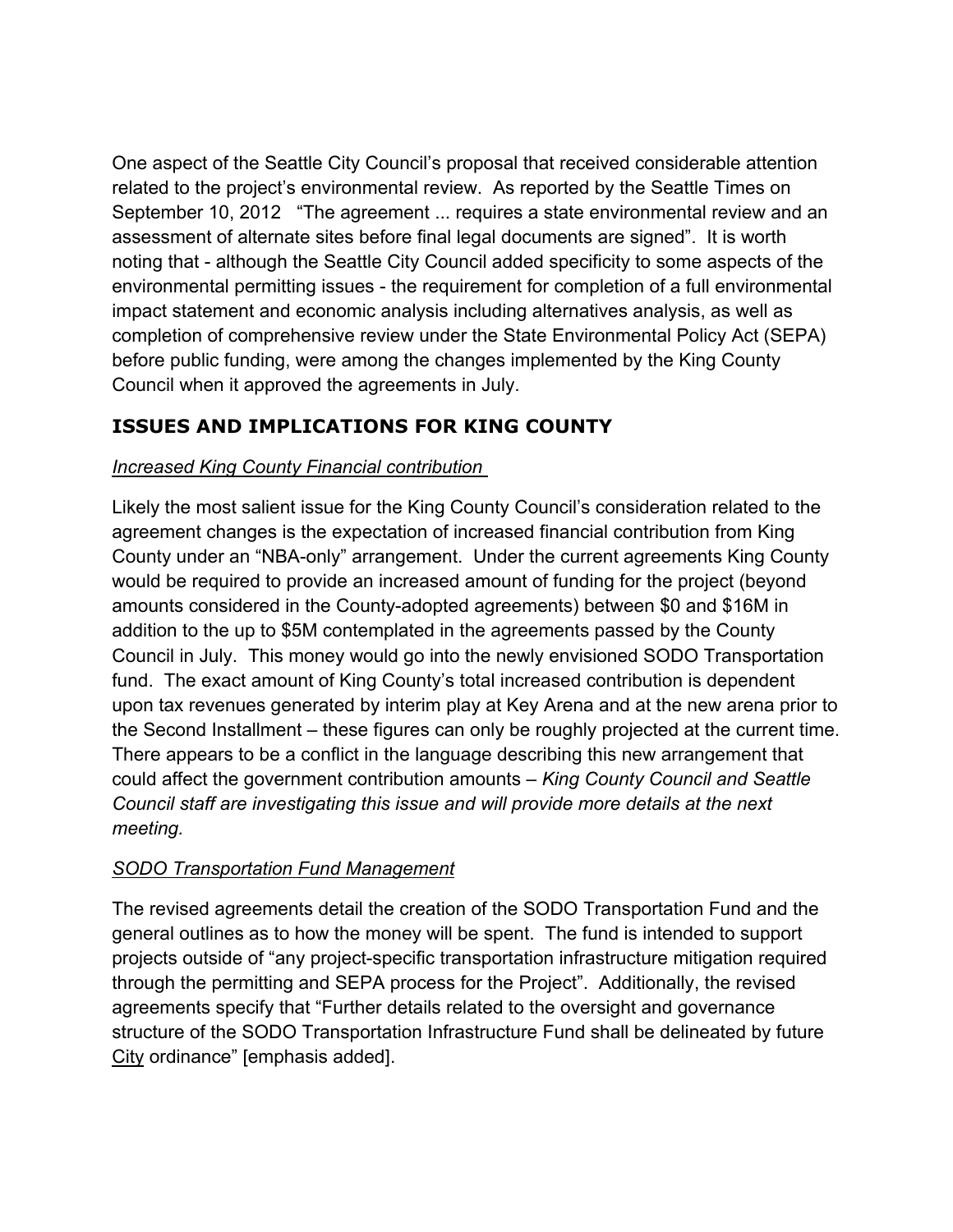#### *Changes to Indemnification Language*

The King County Council incorporated indemnification language into the Countyadopted agreements that provided broad securities and protections for the County against expenses related to Initiative 91. The City Council amended this language and legal review of the issue is ongoing.

#### *Base Rent Reduction*

The Base Rent obligation for ArenaCo has been lowered in the current version of the agreements from \$2M to \$1M. As councilmembers will recall, a difference has always existed between expected arena tax revenues projections. The City of Seattle's budget office projected lower arena tax revenues than Mr. Hansen. The Seattle budget office calculated that the Base Rent amount of \$2M would be below the amount of money from ArenaCo needed to cover the debt-obligation of the governments. The concept of "Additional Rent" was added to ensure that ArenaCo was contractually obligated to cover any difference between \$2M and the debt coverage amount. Since the base rent amount is now proposed at the lower amount of \$1M, the "additional rent" becomes that much more important. The Seattle City Council's newly-created financial protections likely help to better securitize the governments' ability to collect that "additional rent".

The Base Rent reduction (along with other modifications) do create conditions under which the governments likely have less chance of using higher-than-anticipated revenues to retire the debt early, rather those revenues would more likely go into capital accounts that would allow ArenaCo to spend the additional revenues on the facility. The Seattle City Council discussed this situation in their September 13 GPF committee meeting and acknowledged the policy decision.

#### *Affected King County Councilmember Initiatives*

Changes were made to the Economic Impact Analysis that was developed by Councilmember Ferguson. The Seattle City Council proposal also makes changes to the requirement that ArenaCo participate in funding pedestrian improvements near the arena - this requirement was developed and incorporated into the County Council version of the agreements by Budget and Fiscal Management Committee Chair McDermott.

#### *Key Arena*

A number of changes were made to the agreements that pertain to Key Arena. The most significant of which is the creation of a "Key Arena Fund". The Seattle City Council proposal captures the projected incremental tax revenues associated with an NBA team temporarily playing at Key Arena These revenues are initially sent into a fund supporting Key Arena (up to \$7M).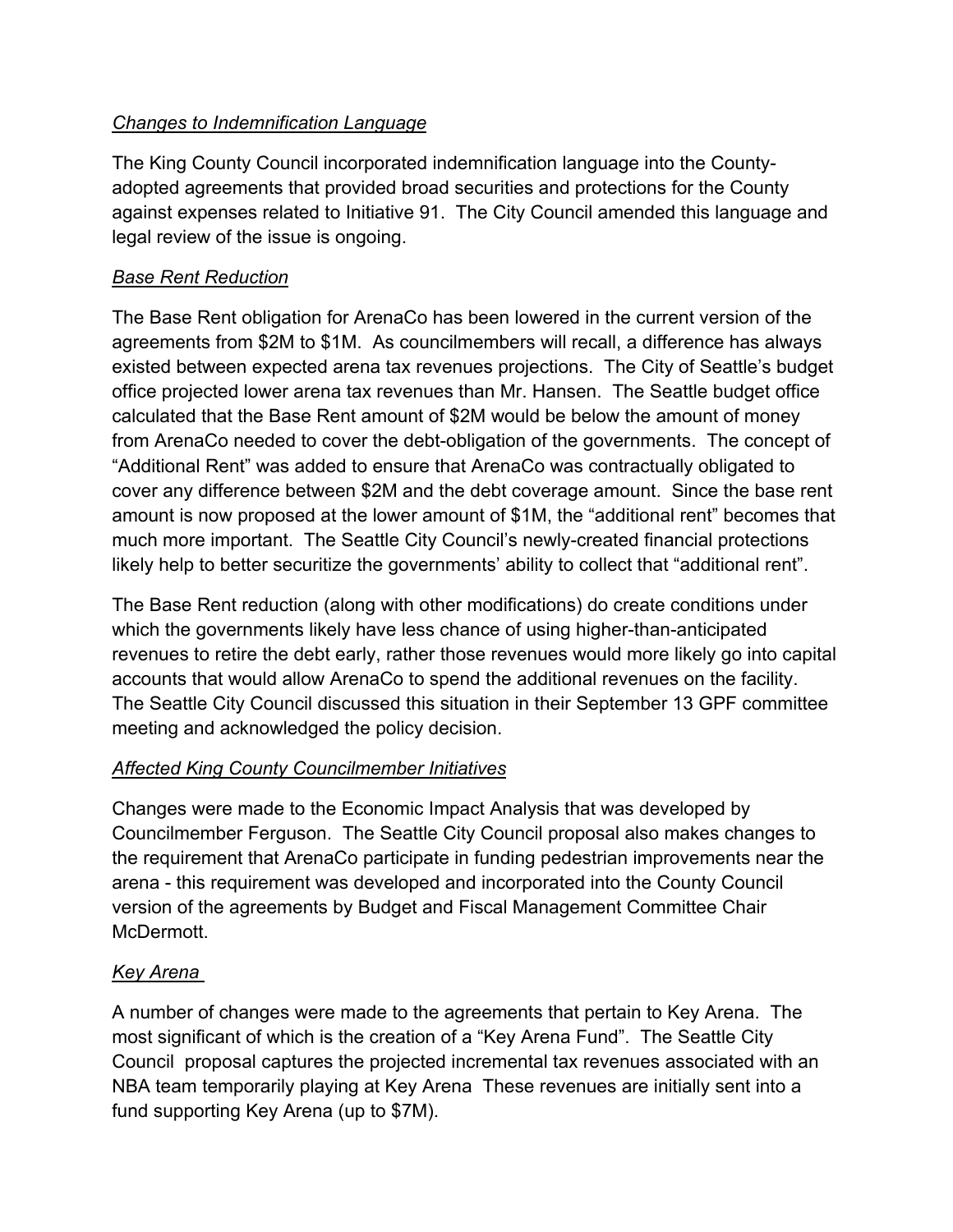#### *SEPA*

County Councilmembers may wish to incorporate language into the agreements (likely the interlocal agreement) regarding the County's role in the SEPA process

#### *Other Provisions*

- \$150K "carve-out" for Key Arena expenses
- Non-relocation requirements added for NHL team.
- Broadened Parent Guaranty
- Personal Guaranty Section added
- Put/Call/Demo Put provisions added
- Changes to required coverage ratios
- Additional third-party financial review opportunities added
- Land Use protections for Port and Industrial Areas section added
- "Arena Lease" changed to "Arena Use Agreement" throughout documents

#### *Legal Issues*

Legal review by the Council's legal counsel and the Prosecuting Attorney's Office are ongoing.

#### **NEXT STEPS**

As noted previously, the Seattle City Council is expected to act on their revised agreement at a meeting of the full Council on September 24th, 2012.

Council staff will continue analysis of the agreements, which may yet be revised by the City Council. Further development of policy analysis and options will be presented in future committee meetings.

#### **ATTACHMENTS**

1. Seattle City Council Central Staff Memo dated September 13, 2012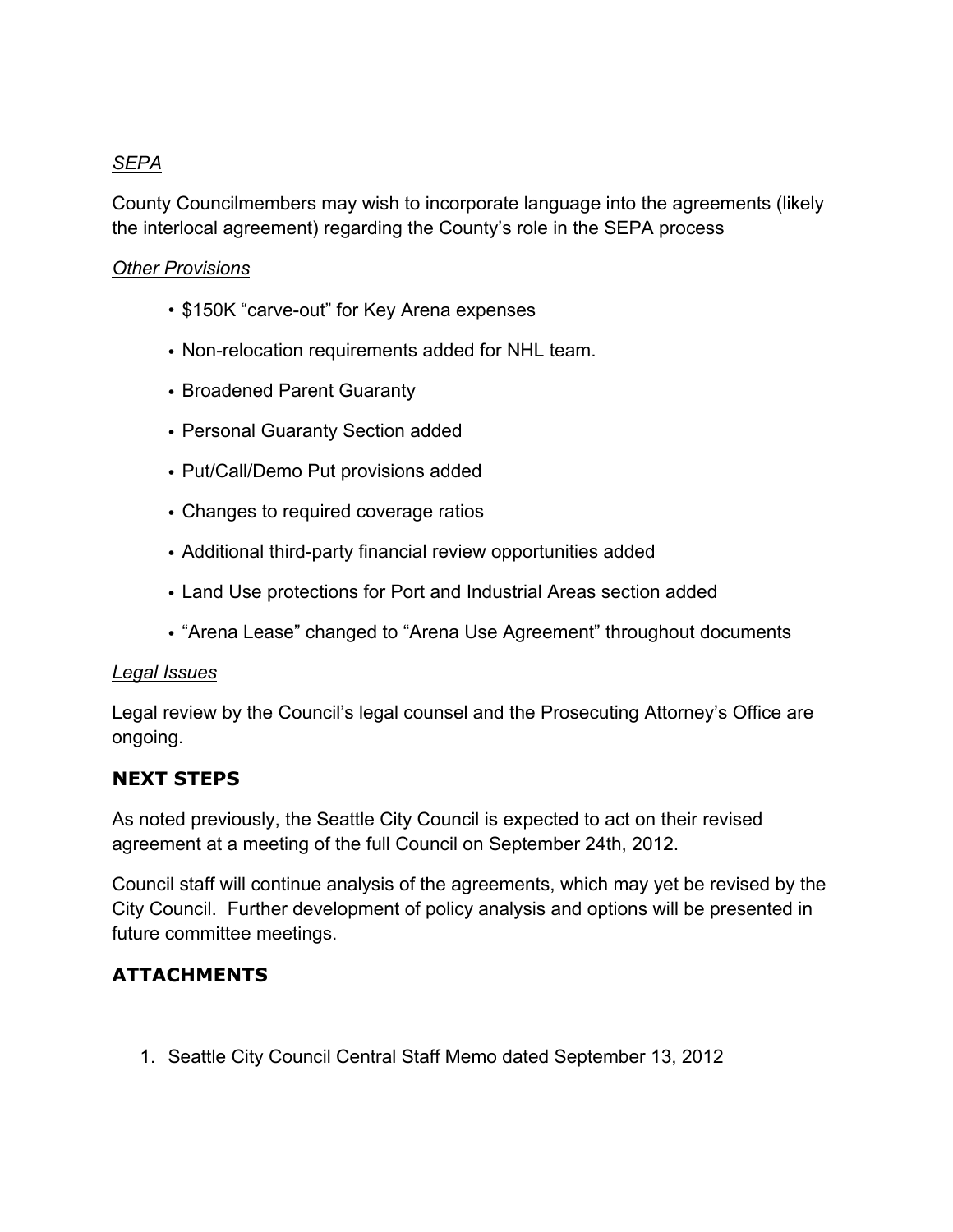# Attachment 1

#### Memo

| From: | Dan Eder, Rebecca Herzfeld, and Ben Noble          |
|-------|----------------------------------------------------|
| To:   | Government Performance and Finance (GPF) Committee |
| Date: | September 13, 2012                                 |
| Re:   | Arena Agreement Revisions                          |

The Mayor transmitted legislation for Council's review on May 16, 2012. On July 30, 2012, the King County Council adopted both the Memorandum of Understanding (MOU) between the City, County, and ArenaCo, and the Interlocal Agreement (ILA) between the City and County, with revisions. The proposed substitute versions of these documents make significant further revisions. This memo describes the most significant changes in the documenis. please note there are additional revisions not highlighted in this memo that appear in tracked changes in the committee's materials. References in this memo are generally to the "track changes" versions of the MOU and the ILA using the King County-adopted versions as the base unless otherwise noted.

#### I. Significant Revisions to Memorandum of Understanding

#### A. Additional Funding for Public Priorities - See Attachment A

#### Key Arena Fund

ArenaCo remains obligated to pay for all improvements needed to host a National Basketball Association (NBA) team and a National Hockey League (NHL) team at the City's Key Arena facility during construction of the new facility. The agreement creates a new \$7 million Key Arena Fund (MOU Section 17.b) that the City will manage. Up to \$5M from the Key Arena Fund will be used for improvements at the new Arena Facility if ArenaCo and Key Arena's anchor tenant reach mutually acceptable terms for long term leases.

Consistent with the Mayor's transmitted MOU, ArenaCo remains committed to reimburse the City and County for normal permit review costs plus up to \$5 million of additional City and County'Development Costs." A new provision includes a new type of eligible Development Cost: up to \$150,000 for a study of Key Arena options for the longer-term vitality of both Key Arena and the Seattle Center (MOU Section 3.b). The Key Arena Fund ensures that at least \$2 million witl be available to start implementing the preferred option.

#### SODO Transportation Infrastructure Fund

The agreement creates a new, dedicated source of funding for transportation projects in the SODO area and beyond (MOU Section 11). The new SODO fund gives first priority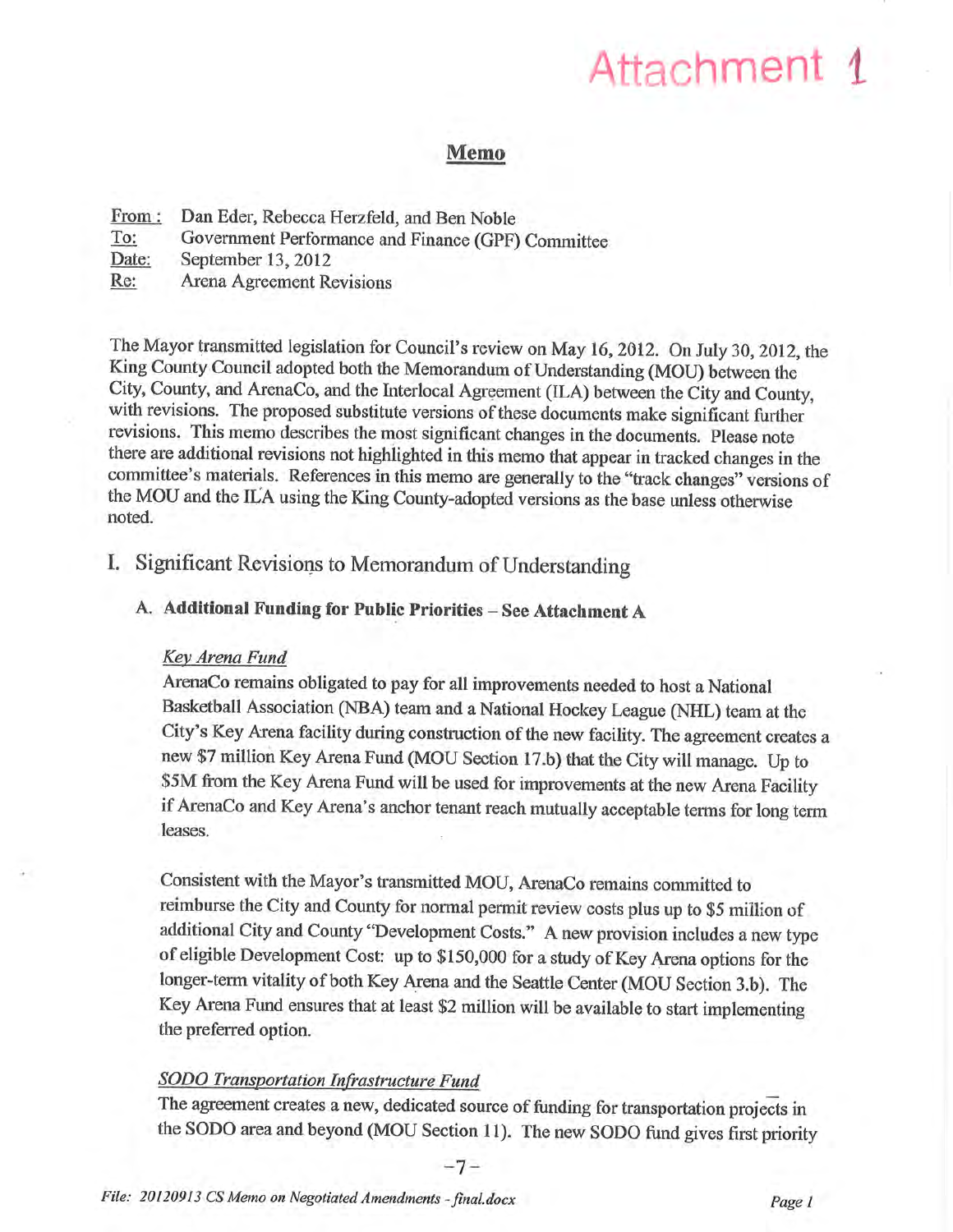to projects that protect the operations of the Port of Seattle and improve freight mobility; and it gives second priority to projects that improve pedestrian safety, enhance transit service and connectivity, and improve overall traffic flow in the SODO area. Funded initially with \$40 million from the Arena project, the City and County will seek to leverage additional funding from public and private partners, including the Port of Seattle and others.

The SODO fund's initial \$40 million is secured through:

- a) incremental Key Arena Taxes (after \$7 million is deposited in the Key Arena Fund);
- b) all Arena Tax Revenues for up to the first four years after the City purchases the land for the Arena; and
- c) if needed, an allocation from Installment Two of Public Financing.

In cooperation with stakeholders in the SODO area, the City commits to "undertake ... planning efforts to maximize the economic vitality of both the stadium area and the manufacturing and industrial center. These efforts will be coordinated with the transportation planning efforts and investments related to the SODO Transportation Infrastructure Fund" (Section 22.b.).

#### B. Changes in the Amount of Public Financing for the Arena - See Attachment B

Two Team Scenario (NBA and NHL teams are secured): Consistent with the transmitted MOU, the amount of Public Financing remains \$200 million. ArenaCo remains responsible for City and County debt service paynents for the full \$200 million through Base Rent, and if needed after Arena Tax Revenues are accounted for - Additional Rent. However, in the event that any Public Financing is required to "fill" the SODO fund to \$40 million, the amount needed from Installment Two of Public Financing will be directed into the SODO fund (MOU Section 10.ii).

One Team Scenario (only an NBA team is secured). The maximum amount of Public Financing is increased to \$145 million (from \$120 million in the transmitted MOU). ArenaCo remains responsible for City and County debt service payments for up all Public Financing through Base Rent, and, if needed after Arena Tax Revenues are accounted for, Additional Rent. ArenaCo will receive no more than \$120 million. Up to \$25 million in additional Public Financing is available if required.to "fiIl" the SODO fund to \$40 million. ArenaCo may receive direct use of an amount less than \$120 million in the event that more than \$25 million from Installment Two is required for the SODO fund (MOU Section 10.ii).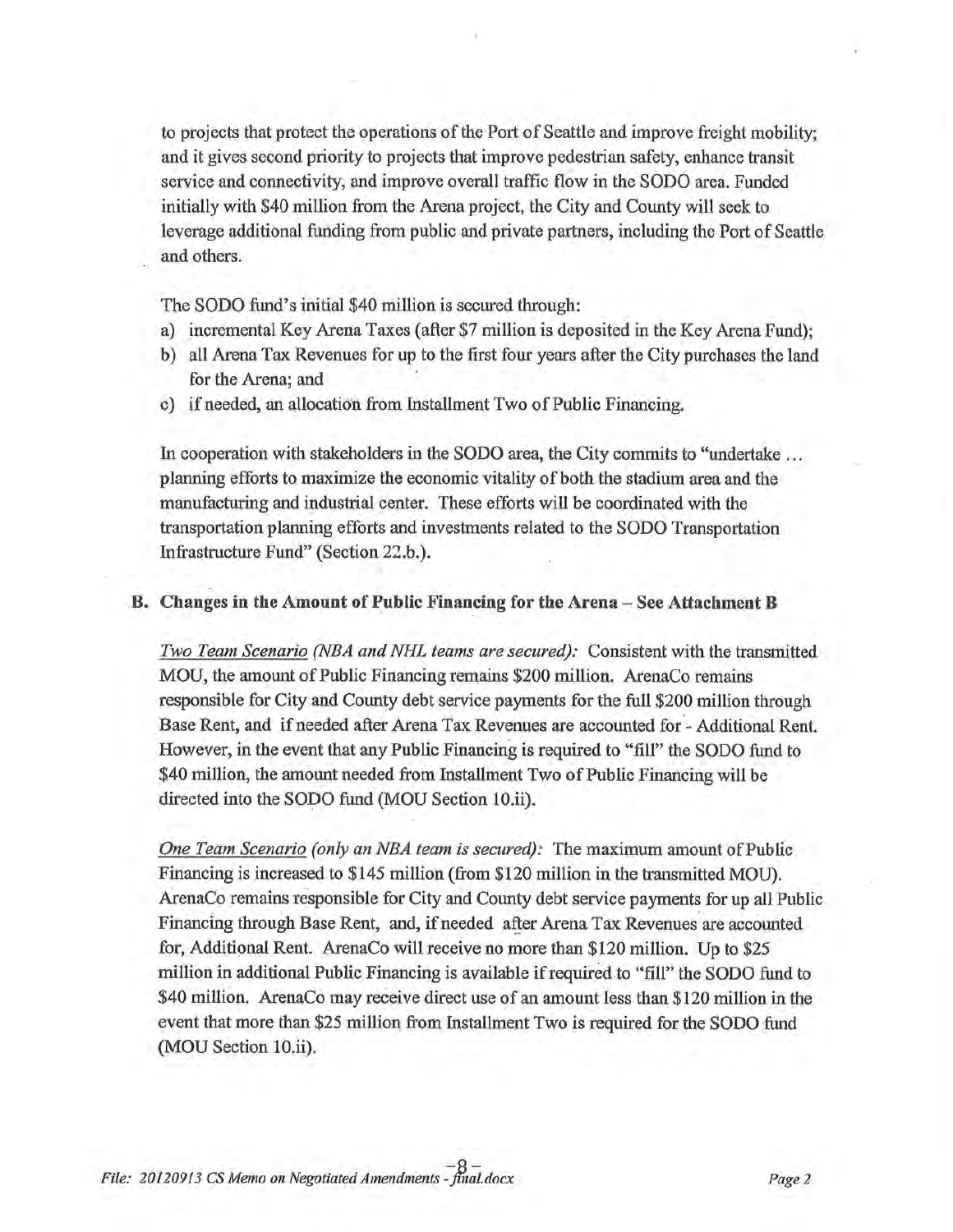# C. Enhanced Financial protections

The new agreement increases the financial security provisions of the Mou, specifically:

Personal Guaranty: The principal owner (or successor Personal Guarantor, if approved by City and County) will provide a personal guaranty that protects the City and County three ways: by City and County) will provide a personal guaranty that protects the City and County in

- Arena Site Repurchase Obligation (Section 16.a.ii.) Personal guaranty to buy the land back from the City and County for the price paid by the City and County, if Arena construction is not completed within five years of the date that the City and County purchased the property (called the date of the
- Guaranty Debt Service Payments (Section 13.g.ii.(a)) provide funds sufficient  $C = C'$ provide funds sufficient for City and County debt service if necessary for up to a five year period.
- Guaranty to Buy the Arena Facility and land (Section 13.g.ii.(a)) If the arena fails before the 30-year lease has ended <u>and</u> if the NBA team is sold, Personal Guarantor will purchase the Arena Facility and land for the amount of remaining outstanding and undefeased bonds, at the City and County's sole discretion.

Security Reserves and Debt Service Coverage: The agreement better protects the public by requiring ArenaCo to double the required Security Reserve if ArenaCo finances do not perform if Arenaco finances do not as expected. In the event of a default by Arenaco, the city and county will have a first lien position on the money in this account. <sub>l</sub>Co, the City and Co

Operating Reserves: As an extra layer of security, ArenaCo must keep cash on hand equivalent to three months of operating expenses in an Operations and Maintenance (Section 15.a). equivalent to three months of operating expenses in an Operations and Maintenance Fund

Intercreditor Agreement: The revised MOU sets the scope for an Intercreditor Agreement to be entered into by the City and County and private lenders to ArenaCo. This agreement will determine which entities have access to which streams of revenue should ArenaCo default on its obligations, among other things (Section 13.i).

"Put": The City and County can at their sole discretion require the ArenaCo to purchase the land and facility at the expiration of the Arena Use Agreement for \$200 million (Section 13.j).

"Call": ArenaCo can at its sole discretion purchase the land and facility at the end of the arena use agreement for a price equal to the City and County's initial land purchase price, as increased annually by the consumer

-9-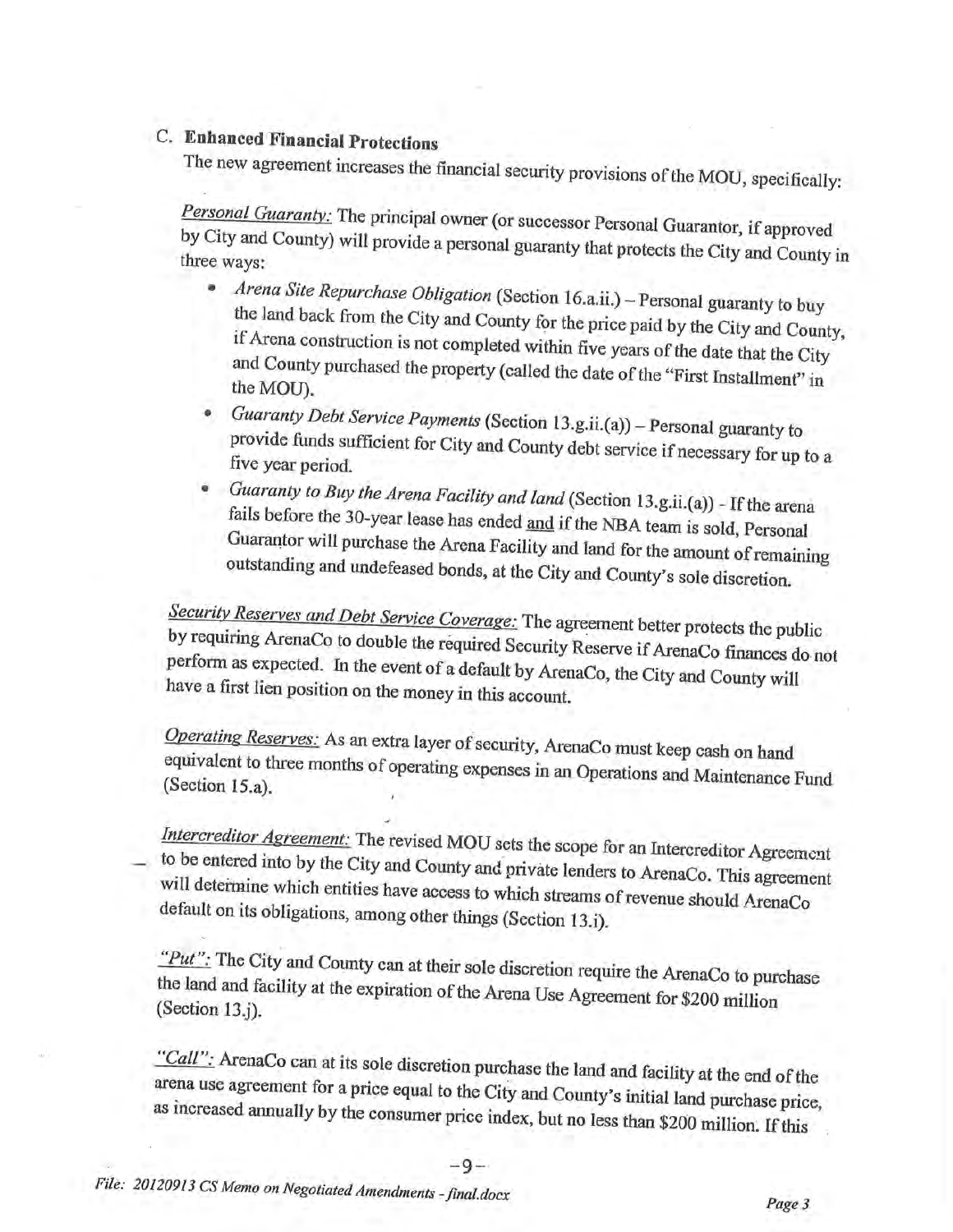transaction occurs, ArenaCo must construct a new arena on the site (assumes that after 30 years the arena will reach the end of its functional life) (Section 13 j).

"Demolition Put": If ArenaCo does not extend the Arena Use Agreement or exercise the "call" option, it will be responsible for paying the demolition costs on the aging arena, leaving the City with valuable, unencumbered land.

#### II. Other Significant Changes with Benefits to ArenaCo

#### Base Rent Reduction

ArenaCo remains responsible for (a) Base Rent payments, (b) remitting Arena Tax Revenues, and (c) any Additional Rent that is required to fully pay the City and County's annual debt service on the full amount of Public Financing. Base Rent is decreased to \$1 million per year from the original \$2 million per year. Assuming Arena Tax Revenues remain unchanged, the required amount of Additional Rent is therefore increased by \$1 million per year (Section 13.c).

The City Budget Office's (CBO) financial projections on tbe as-transmitted MOU indicated that ArenaCo would owe Additional Rent throughout the term of the Arena Use Agreement. If CBO's projections are correct, the Base Rent reductions will have no effect on the total amount of rent paid by ArenaCo (i.e., Base Rent plus Additional Rent). However, the reduction in Base Rent could benefit ArenaCo in the event that Arena Tax Revenues increase significantly faster than CBO estimates. Specifically, if Base Rent plus Arena Tax Revenues are ever sufficient to cover the City and County debt service obligations, then in any such year ArenaCo will owe only Base Rent (i.e., no Additional Rent), and the required Base Rent will be \$1 million lower per year.

#### Capitalized Debt Service for Up to 4 Years

New provisions increase the expected amount of capitalized debt service per year and extend the period during which most debt service is capitalized to as much as four years from the date of Installment One of Public Financing (i.e., up to four years after the Closing Date). This serves as one source of funding forthe SODO Transportation.Infrastructure Fund. ArenaCo remains responsible through Additional Rent for any increase in debt service costs attributable to capitalizing debt service during this period.

#### Excess Tax Revenues - Portion Must go to City-County Capital Account

The first \$2 million of any Excess Tax Revenues (amount of Arena Tax Revenues beyond the amount needed in combination with Base Rent to pay City and County debt service) collected annually must be deposited in the City-County Capital Account. In the sole discretion of the City and County, additional Excess Tax Revenues in excess of \$2 million annually may be (a) deposited into the City-County Capital Account (subject to limits established in Section 12.h.iv) or (b) used to retire outstanding debt (Section 13.k).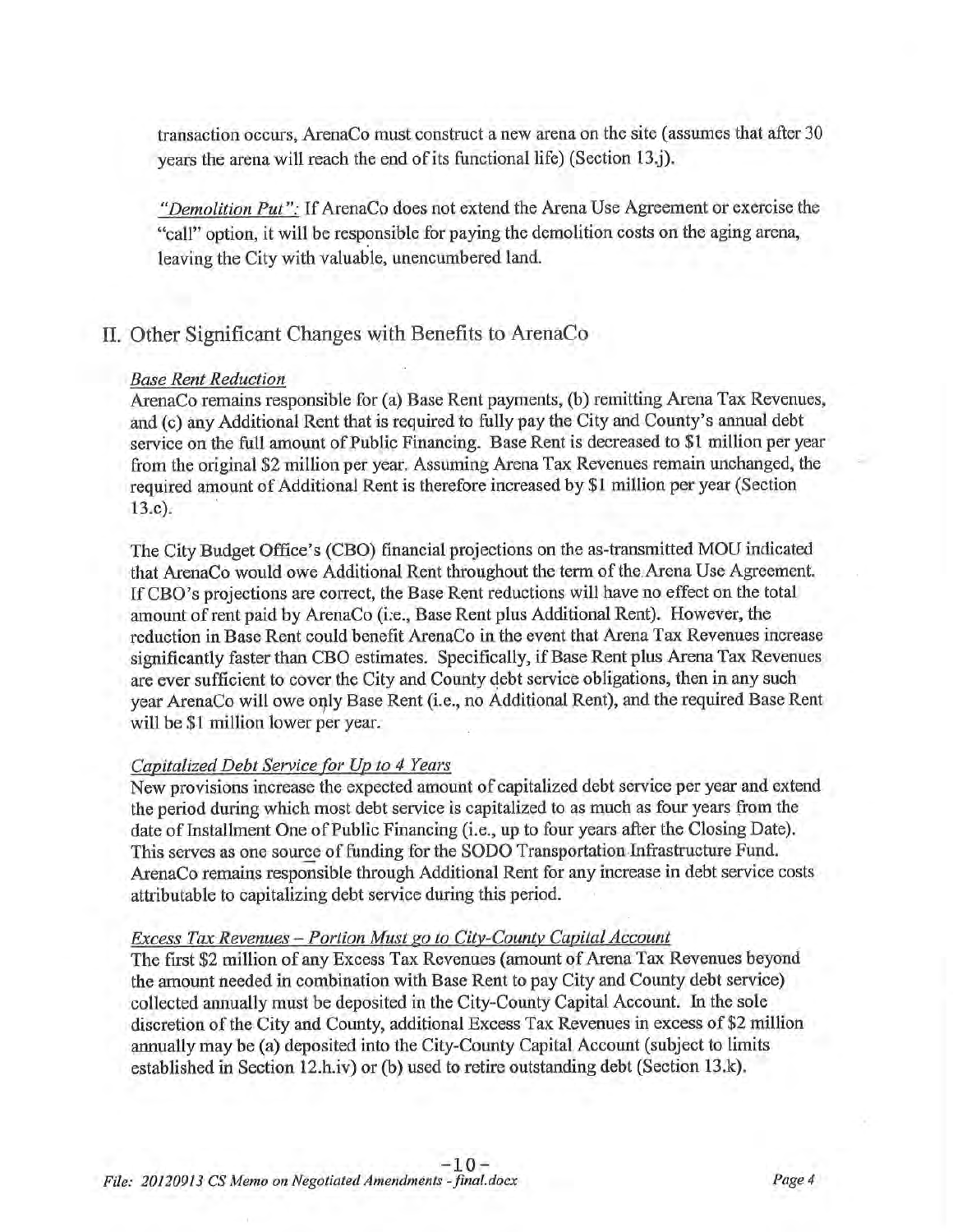#### City-County Capital Account

The restriction remains that any City-County Capital Account balance must be used for "major repairs and expenditures." However, revisions allow ArenaCo to use up to the first \$2 million deposited annually into the City-County Capital Account to fund other maintenance and repairs (Section 14.e.). In the event that ArenaCo exercises this option, it must make an equal contribution into its own Capital Account and restrict use of such contributed funding only to the same kinds of Major Capital Projects allowed for expenditures funded by the City-County Capital Account.

# Ill.Significant Changes tö the Interlocal Agreement

There are two significant revisions made in the ILA between Seattle and King County:

#### Funding Split By Jurisdiction

No change to the Two Team Scenario (NBA and NHL): City contributes \$120 million, King County contributes \$80 million.

The One Team Scenario (NBA only) remains unchanged except that in addition to King County's \$5M contribution, King Countywill also contibute 40 percent of any allocation from Installment Two required to bring the SoDo fund up to \$40 million.

#### Indemnifìcatíon

There are technical revisions to the indemnification language that King County added to the initial version of the ILA.

# IV. King County Council Changes to the MOU

The King County Council made the following significant changes to the MOU transmitted by the Mayor that were - unless noted otherwise below - incorporated in the substitute version of the MOU (section references are to King County's MOU version):

- 
- 1. Independent Review of Debt Service Coverage (Section 12.e.ii)<br>2. First Lien Position on City and County's Reserve Account (Section 12.e.ii)
- 3. NBA Parent covenants not to encumber NBA Team proceeds beyond \$125 million (Section 12.f.ä)
- 4. ArenaCo and ArenaCo Parent shall be established as bankruptcy remote special purpose entities (Section 12.g)
- 5. Strengthened and detailed expectations that NBA Team name will be "Seattle Supersonics" (Section 20.b.).
- 6. Strengthened and detailed expectations that City and County will have access to information needed to review financial documents regarding the deal and ensure investors and entities can fulfill obligations as required under the agreement (Section 20.e.).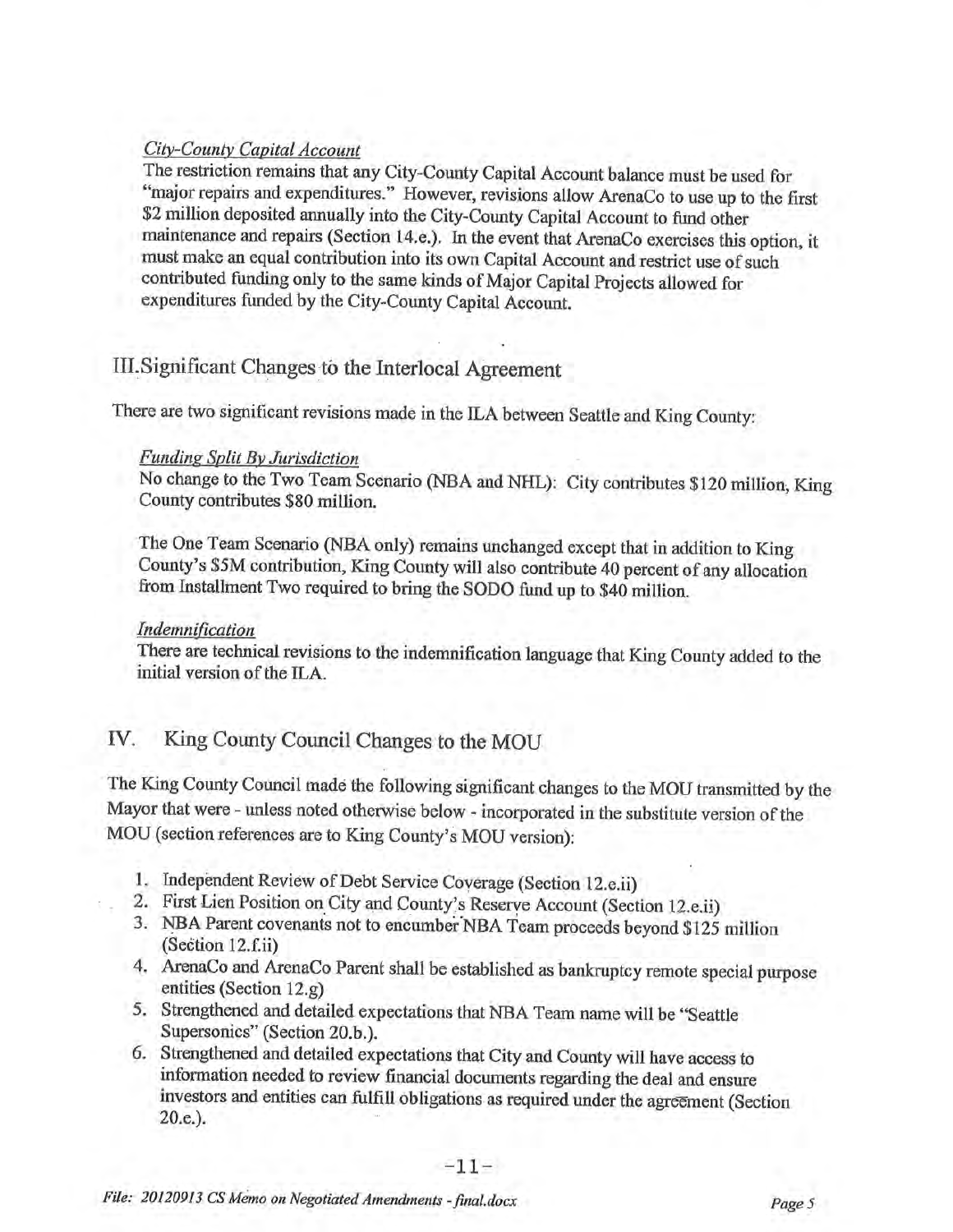- 7. Requires a Community Benefits Agreement (Section 20.f.); and requires that at least 1,500 tickets be offered at NBA Team games for a price at or under \$20 per seat.
- 8. "In addition to any other infrastructure improvements required by permits for the Arena or resulting from the SEPA process, ArenaCo will participate in causing infrastructure associated with the Arena to be built that will provide safe and convenient pedestrian access from the Arena to the Intemational District and Stadium light rail stations in <sup>a</sup> manner reasonably acceptable to the City and County''(Section 15.g.). Note this item was subsequently further revised such that the new substitute amends King County's adopted changes; see item IV.l below
- 9. Requires that ArenaCo fund an Economic Impacts Analysis (Section 20.g.) as a new condition precedent to Public Financing (Section 21.g.). Note this item was subsequentty further revised such that the new substitute amends King County's adopted changes; see item IV.2 below.

# V. Further Revisions that Amend King County's Adopted Changes:

The substitute version includes some revisions that amend King County's adopted changes (references are to the substitute MOU version).

- 1. Replaces King County's language requiring pedestrian access with similar requirements in section creating and funding the SODO Transportation Infrastructure Fund (MOU Section 11).
- 2. No change to requirement that ArenaCo fund an Economic Impacts Analysis (MOU Section 23.g.) as a condition precedent to Public Financing (MOU Section 24.g.). However, amount to be funded by ArenaCo reduced from \$200,000 to new amount of \$150,000 and the City and County will engage the consultant directly rather than through ArenaCo.

t.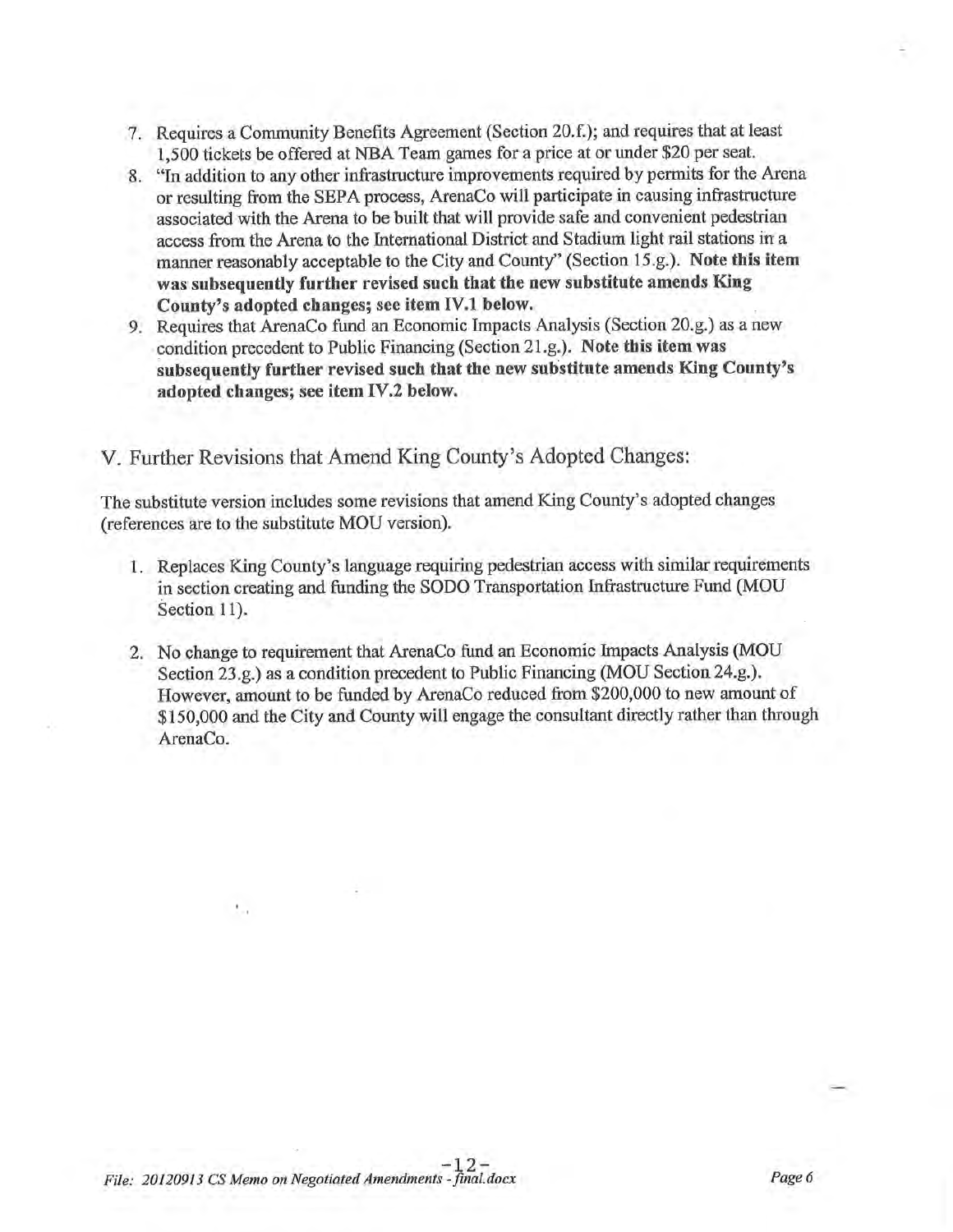# Attachment A: Additional Funding



 $-13-$